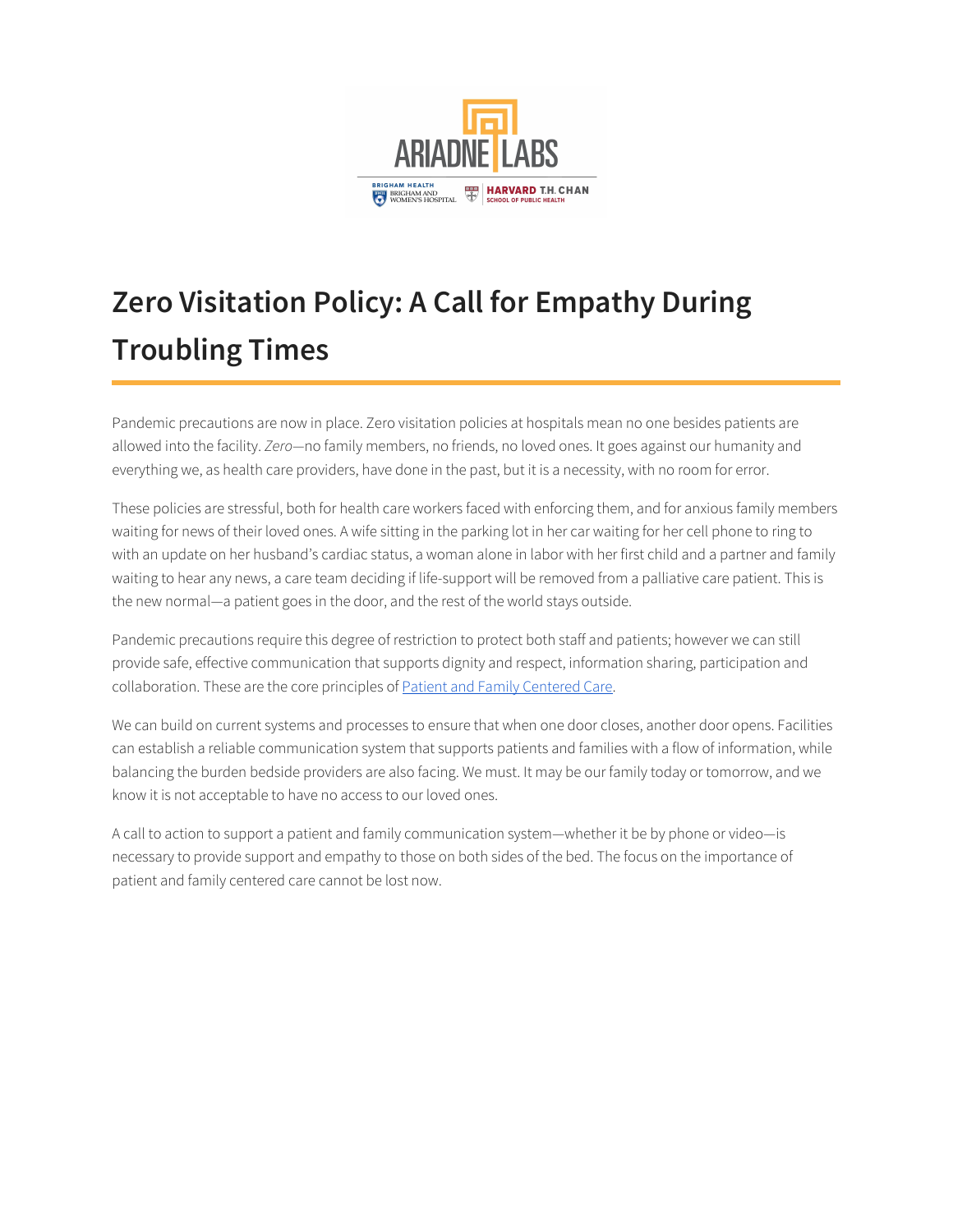## **Where do health care administrators and non-clinical staff start today?**

#### **Communicate with patients and families**

- Communicate the Zero Visitor Policy numerous times and in different ways so people can plan for and not be surprised by the restrictions. Make the policy clear to patients and families in a single message, avoiding the need to download or read through long policies.
- Encourage patients to bring WiFi enabled tablets, computers, or other devices and any needed charging cables so that they can communicate directly with their family members.

#### **Develop department level plans**

- Explore how other areas have been providing these services already. Surgery waiting rooms are a good place to start. They have had systems in place to manage family communications for a long time. Focus on the process, then create a pathway to spread it to the whole hospital.
- Develop a schedule with patients and families so they have established touchpoints for communication. Bundling the times when communication will occur, such as even or odd hours, will make it easier to do the right thing.
- Designate the staff person(s) that families can reliably reach out to or expect to hear from. Design a schedule of staff with contact numbers or emails. Add this information to existing patient whiteboards for the care team to have easy access.
- Provide charging stations and/or cell phones to patients who do not have access or were unable to bring their own.
- Consider re-allocating ambulatory clinicians, including social workers, advanced practice practitioners, nurses, and patient liaisons, to be responsible for patient and family communication.

#### **Assess technology and electronic medical record settings**

- Ensure that staff have access to patient's health care proxies and living wills by designating an email address or fax number. In these extreme conditions HIPAA regulations need to support, not provide a barrier to, health information and end of life care plans.
- Undertaking an inventory of the technology and human resources already in place is a good place to start.
- Test WiFi loads and capacity throughout patient care areas.
- Redeploy language line technologies until specifically needed.